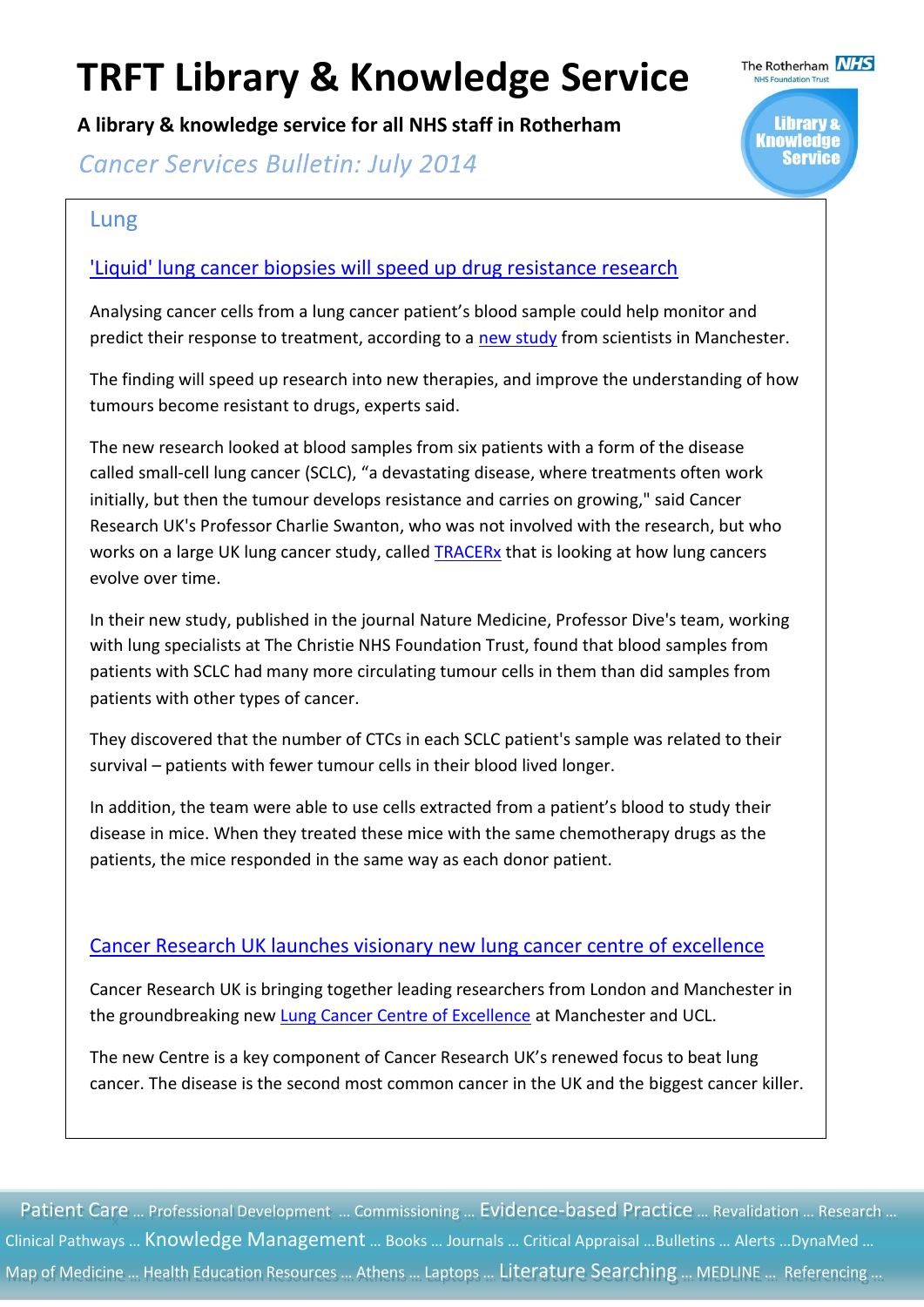**A library & knowledge service for all NHS staff in Rotherham**



### **Cancer Services Bulletin: July 2014**

#### Lung

Developing better treatments for patients with lung cancer has lagged behind other cancers, with little improvement seen over time due to its complex biology, resulting in poor survival rates.

The Centre of Excellence will unite the strengths of the individual research hubs into one new research entity with a single strategy for advancing progress in lung cancer. The Centre will build on existing strengths and seek to recruit a cadre of international scientists, making the UK a true global research leader in this very important disease.

Several areas of research strength are unique to each site but complement each other.

Scientists in London are leading research into harnessing the immune system to fight the disease. They also perform world class research investigating the complex genetics of lung cancers - understanding how they can be genetically different within the same tumour and between different people, and change during the course of the disease.

This will combine with expertise in Manchester, including researchers at the University of Manchester, The Christie and University Hospital of South Manchester NHS Foundation Trust, in radiotherapy, discovering new cancer drugs and uncovering biomarkers, which circulate in the blood stream and can be used to monitor a patient's disease. Both sites have strong reputations for lung cancer clinical trials and the new Centre will also build critical mass in the early detection of lung cancer.

#### Breast

#### [Leukaemia gene provides clue to treating triple negative breast cancer](http://www.cancerresearchuk.org/about-us/cancer-news/press-release/leukaemia-gene-provides-clue-to-treating-triple-negative-breast-cancer)

Cancer Research UK scientists have discovered that a gene previously linked to leukaemia could provide an urgently needed target for the development of drugs to treat patients with 'triple negative' breast cancer, according to a [study](http://dx.plos.org/10.1371/journal.pone.0100759) published in PLOS ONE.

The team of researchers at the Cancer Research UK Beatson Institute and University of Glasgow, measured levels of a protein produced by the RUNX1 gene in tumour samples from 483 patients with a range of breast cancer types.

They found that patients with triple negative breast cancer who had the RUNX1 protein in their cells had poorer survival compared to those without the RUNX1 protein.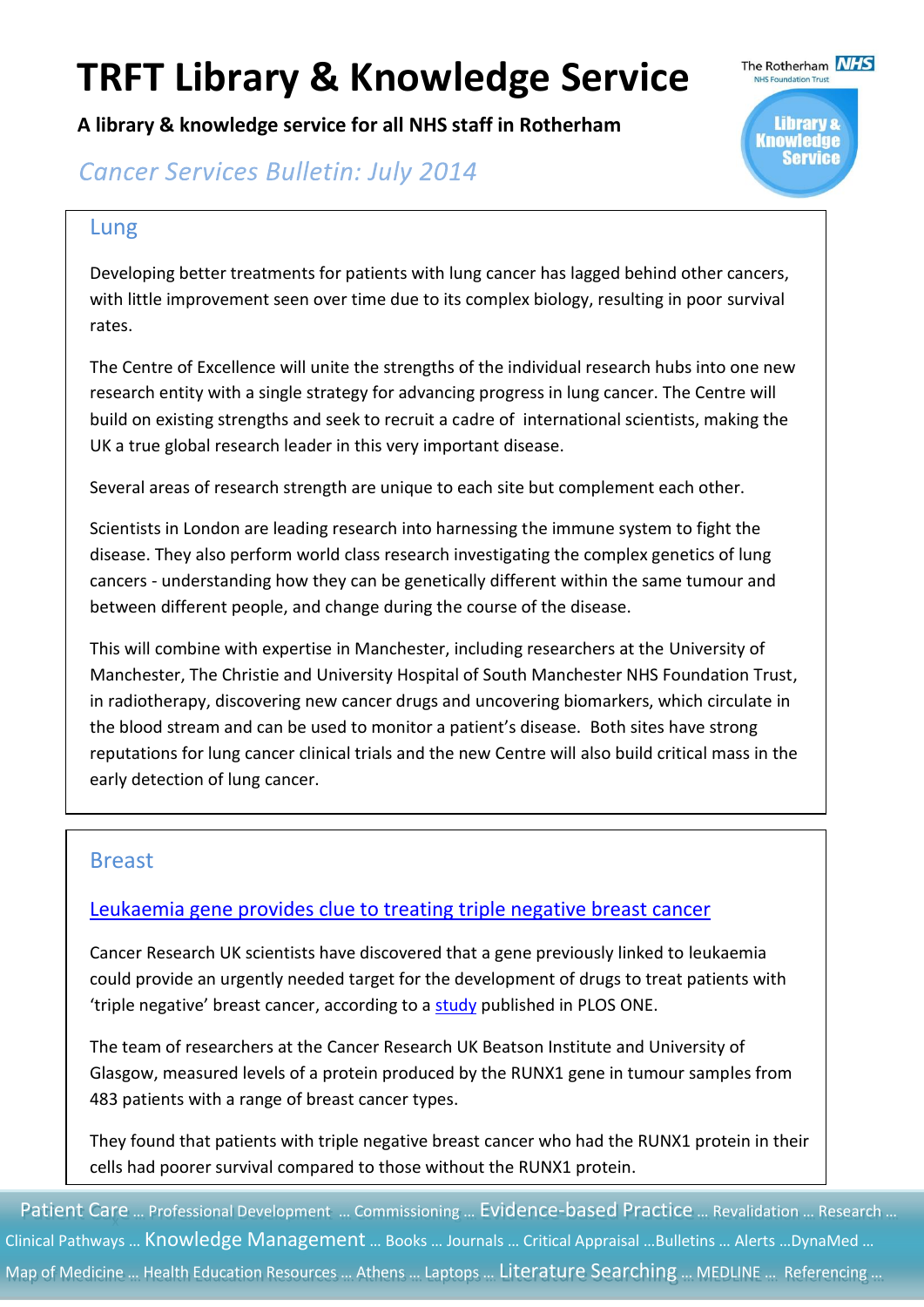**A library & knowledge service for all NHS staff in Rotherham**

**Cancer Services Bulletin: July 2014** 

#### Breast

Of the 118 patients with triple-negative breast cancer, those who tested positive for the RUNX1 protein were around four times more likely to die from their cancer in the follow-up period – around 14 years on average – than those without it.

And the faulty gene could provide a target for the development of new drugs to treat the disease as well.

#### [Immune cells found near tumours boost breast cancer survival](http://www.cancerresearchuk.org/about-us/cancer-news/press-release/immune-cells-found-near-tumours-boost-breast-cancer-survival)

Women with breast cancer are 10 per cent more likely to survive for five years or more if they have certain immune cells near their tumour, according to research published in Annals of [Oncology.](http://www.ncbi.nlm.nih.gov/pubmed/24915873)

The researchers looked for an immune cell called a killer T cell which specialises in destroying rogue cells in the body, such as cancer cells.

The Cancer Research UK study found that when these immune cells were present, survival improved for women with ER-negative and ER-positive HER2-postive breast cancer. However, survival didn't change for women with ER-positive HER2-negative breast cancer.

Study author, Dr Raza Ali, National Institute for Health Research clinical lecturer at the Cancer Research UK Cambridge Institute, University of Cambridge, said: "Cancer often finds ways to escape the immune system, but helping immune cells to recognise cancer as a threat - and attack it - provides a promising and powerful avenue for new treatments. We've shown that women who have killer T cells present at the site of their tumour are likely to live longer.

"This important insight could help doctors personalise a woman's treatment based on her immunological profile and also suggests that new treatments should harness the immune system to fight cancer."

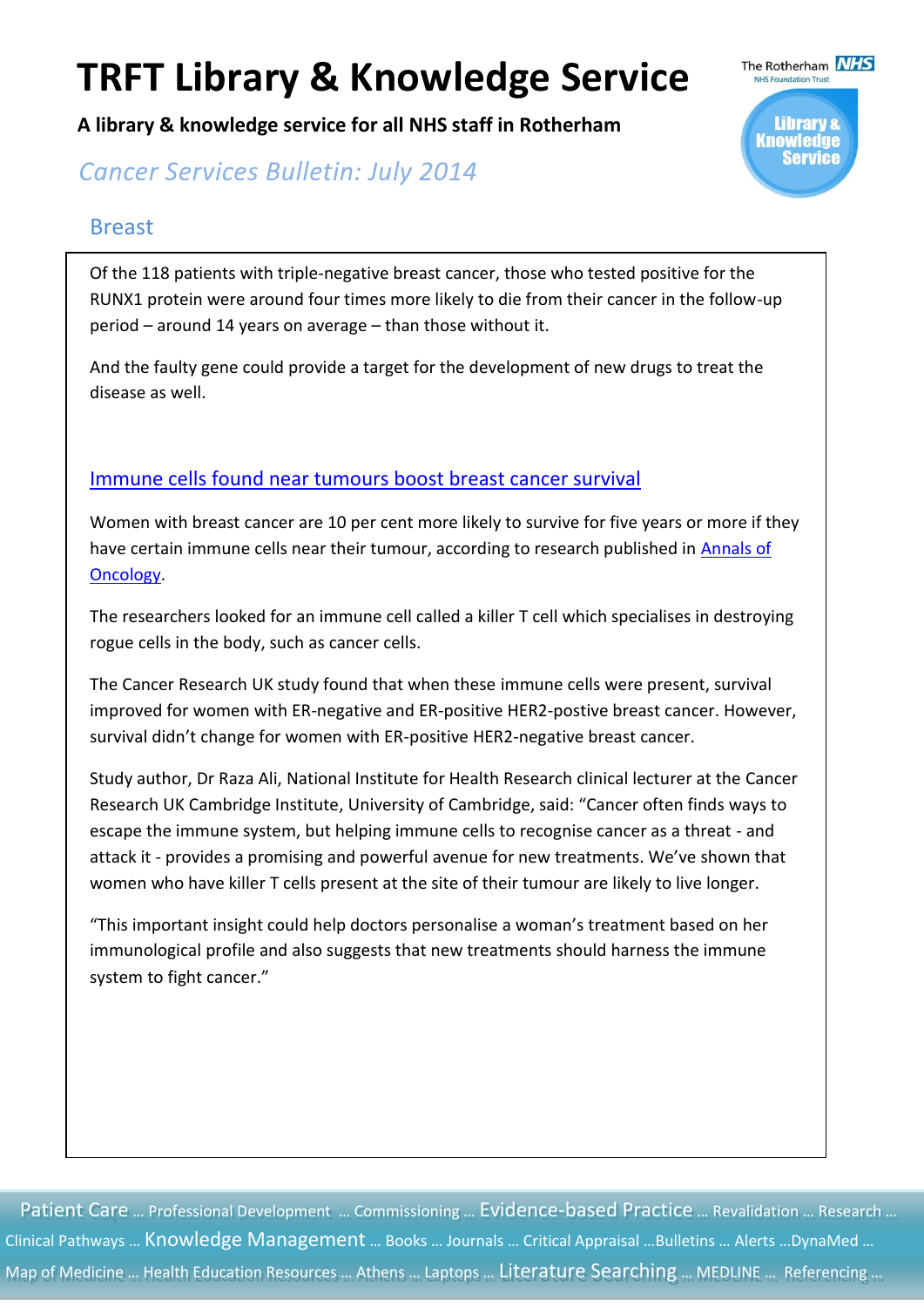**A library & knowledge service for all NHS staff in Rotherham**

**Cancer Services Bulletin: July 2014** 

#### Pancreatic

[Scientists discover new route to boost pancreatic cancer treatment](http://www.cancerresearchuk.org/about-us/cancer-news/press-release/scientists-discover-new-route-to-boost-pancreatic-cancer-treatment)

Cancer Research UK scientists have uncovered new insights into how a key pancreatic cancer drug – [gemcitabine](http://www.cancerresearchuk.org/cancer-help/about-cancer/treatment/cancer-drugs/gemcitabine) – is broken down in tumour cells, according to research published in the [British Journal of Cancer](http://www.unboundmedicine.com/medline/citation/24874484/Gemcitabine_diphosphate_choline_is_a_major_metabolite_linked_to_the_Kennedy_pathway_in_pancreatic_cancer_models_in_vivo_) .

The scientists, based at the Cancer Research UK Cambridge Institute, have discovered that gemcitabine interacts with an important pathway in cells – called the Kennedy Pathway – which cells use to make special fats.

This research has identified that the drug is broken down in tumour cells by enzymes in the Kennedy Pathway, which might be an alternative way in which it works.

The findings also suggest that using linoleic acid in combination with gemcitabine increases the amount of gemcitabine in tumour cells, possibly making it more effective.

#### [Four in 10 pancreatic cancers could be prevented by lifestyle changes](http://www.cancerresearchuk.org/about-us/cancer-news/press-release/four-in-10-pancreatic-cancers-could-be-prevented-by-lifestyle-changes)

Almost [40 per cent](http://www.ncbi.nlm.nih.gov/pmc/articles/PMC3252065/pdf/bjc2011489a.pdf) of pancreatic cancers – one of the deadliest forms of cancer – could be avoided in the UK through maintaining a healthy weight and not smoking according to Cancer Research UK, in a call to arms against the disease.

Every year 8,800 people are diagnosed with the disease in the UK but survival rates remain very low, with only three per cent of people diagnosed with pancreatic cancer surviving their disease for five years or more after their diagnosis.

Cancer Research UK has made pancreatic cancer research a priority, and has the bold ambition to more than double its annual spend of £6million on research into the disease over the next five years. The charity is investing in fundamental biology investigating how the cancer spreads as well as trials looking at boosting the effectiveness of the standard chemotherapy treatments in pancreatic cancer patients.

While more research is needed to find better ways of diagnosing and treating the disease, there is evidence to suggest that some pancreatic cancers are linked to being overweight and to smoking– and almost four in 10 could be prevented by lifestyle changes to address this.

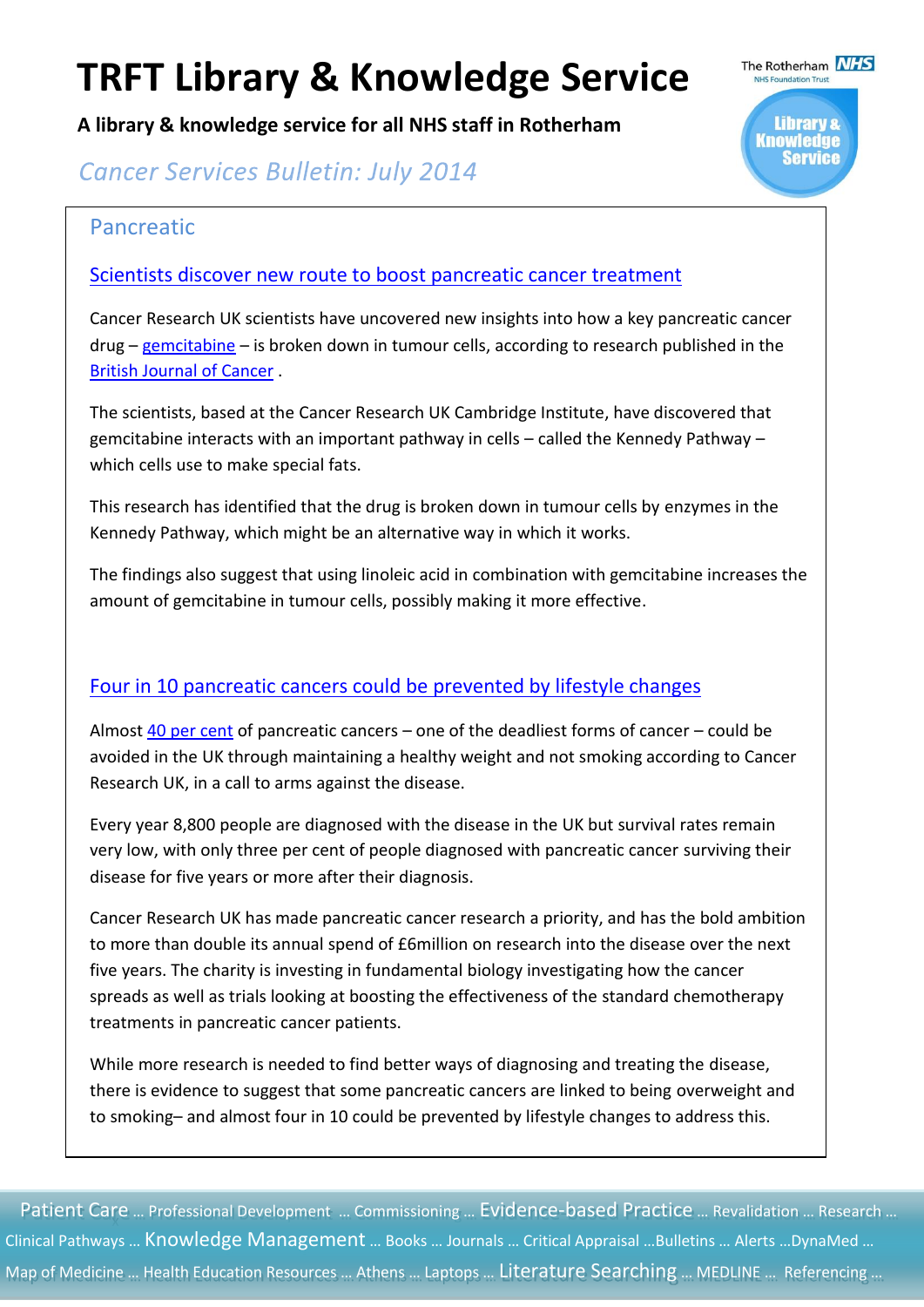**A library & knowledge service for all NHS staff in Rotherham**

**Cancer Services Bulletin: July 2014** 

#### Skin

#### [Eczema may offer clues to skin cancer prevention](http://www.cancerresearchuk.org/about-us/cancer-news/news-report/eczema-may-offer-clues-to-skin-cancer-prevention)

The way the immune system reacts to eczema could offer protection against skin cancer, new [research](http://elifesciences.org/content/3/e01888) suggests.

The Rotherham **NHS** 

Library & Knowledge

ervice

Scientists at King's College London found the immune response triggered by the skin condition reduced the number of tumours in mice by causing cancerous cells to be shed from the skin, rather than developing into tumours.

Dr Emma Smith, senior science communications officer at Cancer Research UK – which partfunded the study – cautioned that the research was still in its early stages, and more work will be needed to see whether eczema also has the same protective effect in people.

To mimic the condition in the lab, researchers specially bred mice to lack three particular molecules that help make up the skin's natural barrier - similar to the defects found in people with eczema.

Researchers then compared the effects of two chemicals that encourage tumour formation in these mice.

They found that the number of benign tumours each mouse developed was six times lower in those lacking the skin barrier molecules, compared to mice with normal skin.

Both groups of mice were equally susceptible to genetic faults caused by the chemicals, but exaggerated inflammation processes in the specially bred mice led to them shedding potentially cancerous cells from their skin.

#### [MPs call for further restrictions on sunbeds](http://www.cancerresearchuk.org/about-us/cancer-news/news-report/mps-call-for-further-restrictions-on-sunbeds)

A [group of MPs](http://www.appgs.co.uk/sunbeds-inquiry-2014/) has called for more restrictions on sunbeds, including a ban on unmanned tanning salons.

The report, from the [All Party Parliamentary Group on Skin,](http://www.appgs.co.uk/sunbeds-inquiry-2014/) said that tanning facilities where people can use sunbeds without supervision should be prohibited.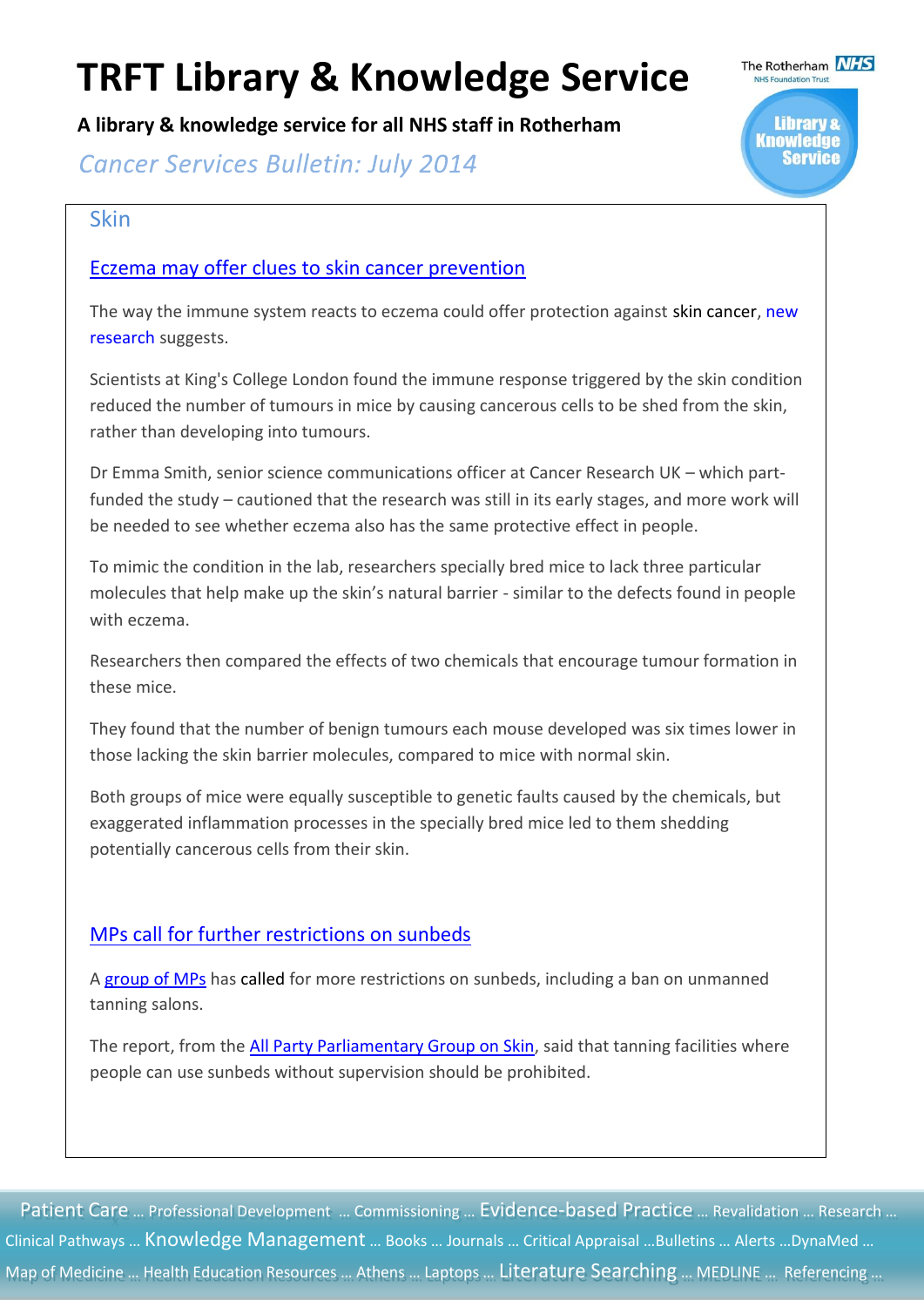**A library & knowledge service for all NHS staff in Rotherham**

**Cancer Services Bulletin: July 2014** 



MPs said they were "concerned" that, while bans on unmanned tanning salons are in place in Wales and Scotland, there is not one in place in England.

"We recommend that the Department of Health urgently looks into introducing similar measures in England," they said.

The group's report into the use of sunbeds also recommended that these facilities should also provide "balanced" health information and safety goggles for users.

Ministers should also consider enabling local councils to licence facilities offering sunbeds, the report states.

The MPs also recommended that salon staff are trained to spot different skin types and their associated risk levels when exposed to UV light. This could mean that they are able to "screen" users who are at increased risk.

And there should be compliance testing to ensure that facilities are complying with restrictions on UV emission, their report said.

Sara Osborne, Cancer Research UK's head of policy, said the recommendations were "so important", since the evidence that sunbeds increase the risk of skin cancer is clear.

"Research has shown that using sunbeds for the first time before the age of 35 increases the risk of developing malignant melanoma by nearly 60 per cent. Melanoma is the most dangerous form of skin cancer and the second most common cancer in people aged 15 to 34."

#### [Scientists find new way to combat drug resistance in skin cancer](http://www.cancerresearchuk.org/about-us/cancer-news/press-release/scientists-find-new-way-to-combat-drug-resistance-in-skin-cancer)

Rapid resistance to [vemurafenib](http://www.cancerresearchuk.org/cancer-help/about-cancer/treatment/cancer-drugs/vemurafenib) – a treatment for a type of advanced melanoma, the deadliest form of skin cancer – could be prevented by blocking a druggable family of proteins, according to research\* published in [Nature Communications.](http://www.nature.com/ncomms/2014/140522/ncomms4901/pdf/ncomms4901.pdf)

Scientists at the Cancer Research UK Manchester Institute, based at the University of Manchester, have revealed the MLK family of four enzymes 'undoes' the tumour-shrinking effects of vemurafenib.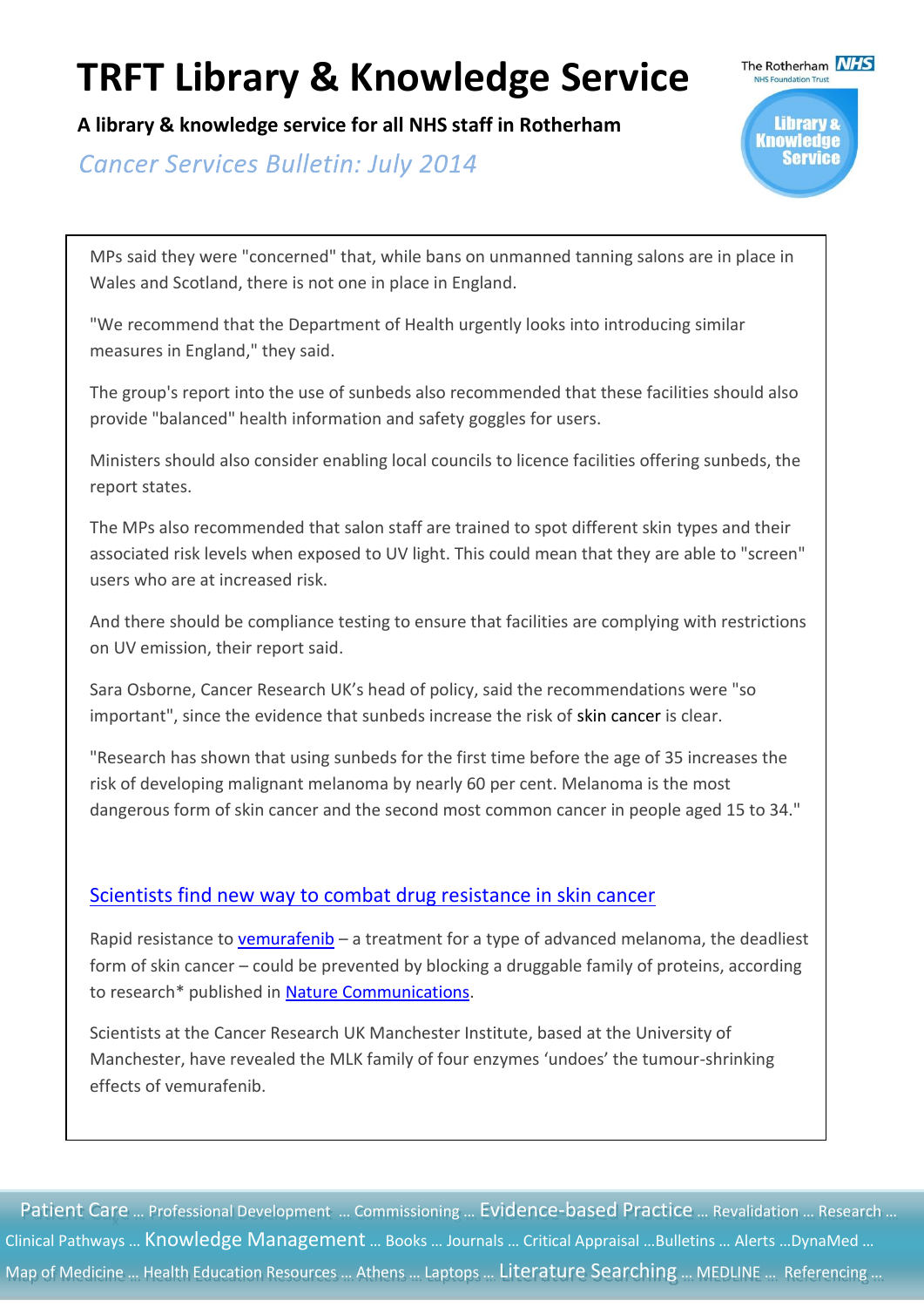**A library & knowledge service for all NHS staff in Rotherham**

**Cancer Services Bulletin: July 2014** 

Library & Knowledge

The Rotherham **NHS** 

Around half of metastatic melanomas – aggressive skin cancer that has spread to other parts of the body – are caused by a fault in the cell-growth gene BRAF, causing the signal telling cells to multiply to be permanently switched on.

Vemurafenib blocks BRAF and stops the cancerous cells from growing. But cancer cells usually find a different way to turn the pathway back on – cancelling out the drug's effects. Most metastatic melanoma patients stop responding to the drug within about six months, leading to a relapse of the disease.

This new research has found MLK enzymes can be responsible for reactivating the BRAF pathway, even in the presence of vemurafenib. By blocking these enzymes, which previous studies have shown is already possible, the researchers hope they can stop resistance to vemurafenib so the cancer cells are still vulnerable to the drug.

The findings also show that some melanoma patients have additional gene mutations that switch MLK genes on, causing patients to develop resistance to vemurafenib more quickly.

#### [Researchers discover how 'wriggling' skin cancer cells go on the move](http://www.cancerresearchuk.org/about-us/cancer-news/press-release/researchers-discover-how-%E2%80%98wriggling%E2%80%99-skin-cancer-cells-go-on-the-move)

Cancer Research UK scientists at King's College London have discovered a new way that melanoma skin cancer cells can invade healthy tissue and spread round the body, according to research published in Nature Communications. "Developing drugs that block MMPs could be an exciting new avenue for treating malignant melanomas in the future." - Dr Victoria Sanz-Moreno, study author

The work, funded by Cancer Research UK, the Royal Society and the Dunhill Medical Trust, reveals a potential new target for drugs to treat malignant melanoma – the deadliest form of skin cancer that kills around 2,200 people every year in the UK.

Melanoma cells can adopt different shapes to squeeze their way out of a tumour and spread through the body. The cells become rounded to travel through the bloodstream or invade soft tissues such as the brain.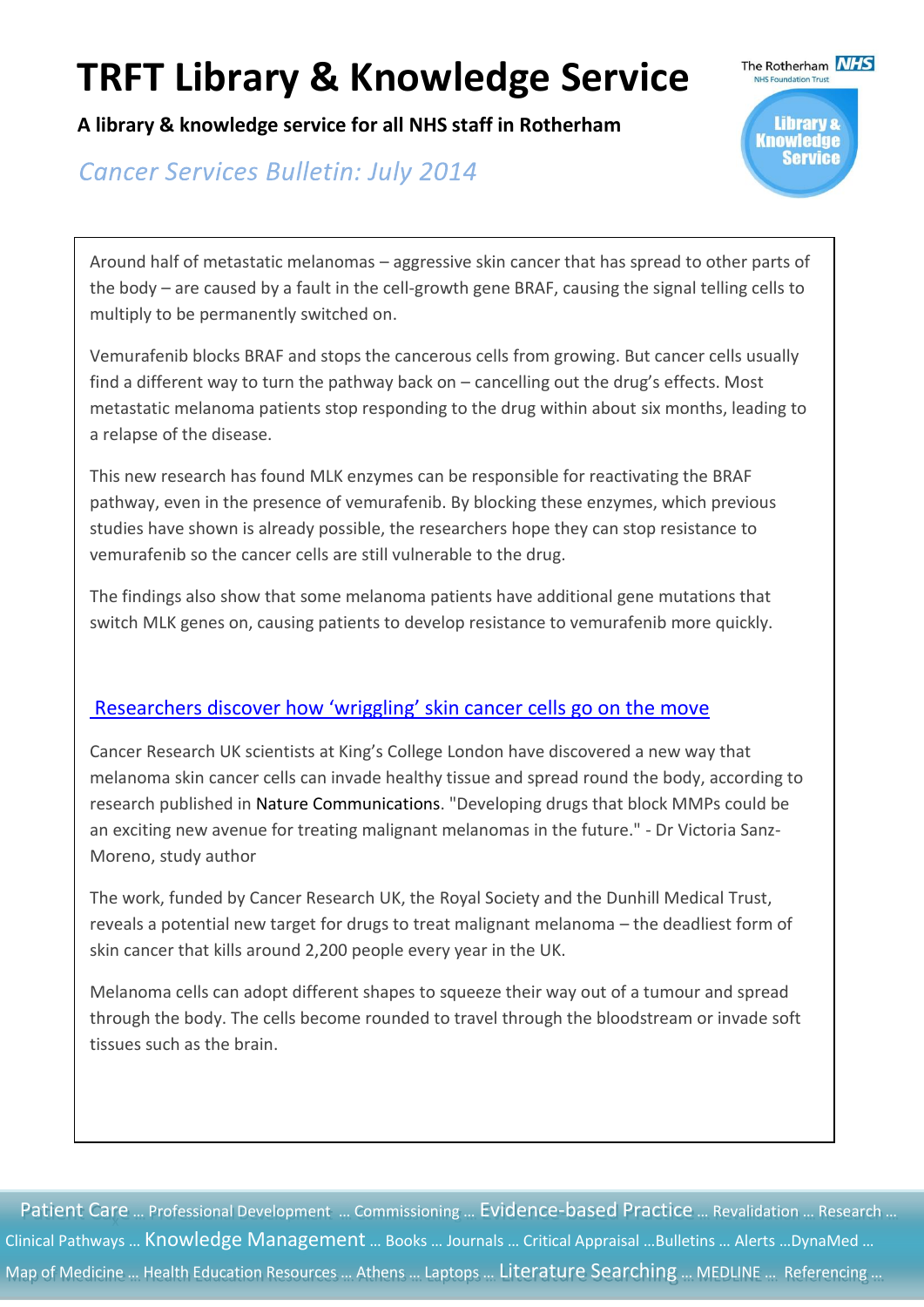**A library & knowledge service for all NHS staff in Rotherham**



### **Cancer Services Bulletin: July 2014**

#### Skin

The scientists discovered that when melanoma cells adopt a rounded amoeba-like shape to 'wriggle' through the body and invade new areas, they produce molecules called matrix metalloproteinases (MMPs). These help break down surrounding tissue and keep them on the move.

While it was known that elongated skin cancer cells produce MMPs to break down surrounding tissue, this is the first time that the rounded amoeba-like cells have also been found to produce these molecules.

#### Bowel

#### [70 per cent take part in bowel screening but not enough do it regularly](http://www.cancerresearchuk.org/about-us/cancer-news/podcast/70-per-cent-take-part-in-bowel-screening-but-not-enough-do-it-regularly)

New research shows that 70 per cent of people send back at least one bowel screening test kit, according to a [study](http://gut.bmj.com/content/early/2014/05/07/gutjnl-2013-306144.full.pdf+html) published in the journal *[Gut](http://gut.bmj.com/content/early/2014/05/07/gutjnl-2013-306144.full)*.

But only around 40 per cent return kits consistently, which is needed to maximise the chances of detecting bowel cancer.

The study also highlights that that those from more deprived backgrounds were less likely to take part in bowel cancer screening than those from affluent backgrounds.

Scientists from the Cancer Research UK Health Behaviour Research Centre at University College London (UCL) looked at data from over 60,000 people in Southern England aged between 60- 64.

People were sent bowel cancer screening kits every two years as part of the National Bowel Cancer Screening Programme and the researchers tracked their responses to three successive screening invitations.

Worryingly, they found that while a large majority of people completed and returned at least one test kit, only around four in 10 (44 per cent) sent back all three tests.

Crucially, these tests need to be done every two years to maximise the chance of detecting cancer – which may be missed if only one test is completed. The study also found that repeat invitations did not reduce differences in participation rates between people from affluent and deprived backgrounds.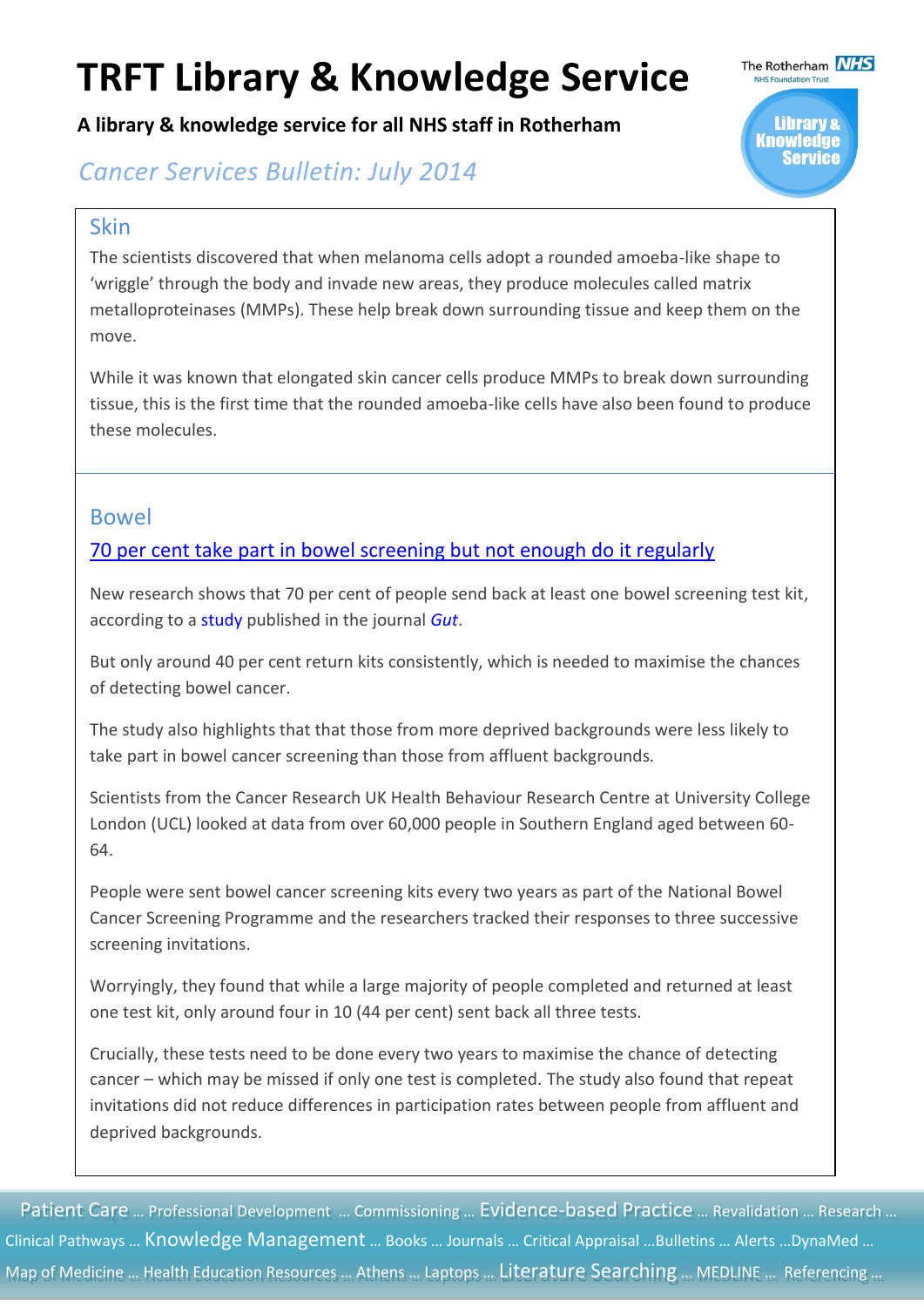**A library & knowledge service for all NHS staff in Rotherham**

The Rotherham **NHS Library &** Knowledae

### **Cancer Services Bulletin: July 2014**

### [Queen's University Belfast researchers' breakthrough](http://www.cancerresearchuk.org/about-us/cancer-news/press-release/queen%E2%80%99s-university-belfast-researchers%E2%80%99-breakthrough-leads-to-new-clinical-trial-in-bowel-cancer) leads to new clinical trial in [bowel cancer](http://www.cancerresearchuk.org/about-us/cancer-news/press-release/queen%E2%80%99s-university-belfast-researchers%E2%80%99-breakthrough-leads-to-new-clinical-trial-in-bowel-cancer)

Cancer Research UK scientists have discovered how two genes – called MEK and MET – cause bowel cancer cells to become resistant to treatments used against the disease, according to research in the journal *[Cell Reports](http://www.sciencedirect.com/science/article/pii/S2211124714004264)*.

The team at Queen's University Belfast, are now testing a new approach to targeting MEK and MET in a clinical trial.

The two proteins were uncovered when the researchers looked at all the different pathways and interactions taking place in bowel cancers that have faults in the KRAS gene. Around 45 per cent of bowel cancers have this fault.

They found that these bowel cancers switch on a survival mechanism when they are treated with drugs that target faulty MEK genes. But when the researchers added drugs that also block the MET gene, the bowel cancer cells died.

Study author, Dr Sandra van Schaeybroeck, a Cancer Research UK clinician scientist at the Centre for Cancer Research and Cell Biology at Queen's University Belfast and consultant oncologist at the Belfast Health and Social Care Trust, said: "We've discovered how two key genes contribute to aggressive bowel cancer. Understanding how they are involved in development of the disease has also primed the development of a potential new treatment approach for this disease."

#### [Charity calls for bowel cancer test rule change](http://www.cancerresearchuk.org/about-us/cancer-news/news-report/charity-calls-for-bowel-cancer-test-rule-change)

A new report from Bowel Cancer UK says lives could be saved by relaxing the rules governing who GPs can refer for urgent bowel cancer tests.

The charity suggests there are also problems with waiting times, and with the quality of tests carried out when doctors have significant worries about bowel cancer.

The report - [Diagnosing Bowel Cancer Early: Right Test, Right Time](http://www.bowelcanceruk.org.uk/campaigns-policy/latest-campaigns/right-test,-right-time/read-our-report/) - found a third of patients sent for an endoscopy had seen a GP more than three times before being sent to a specialist.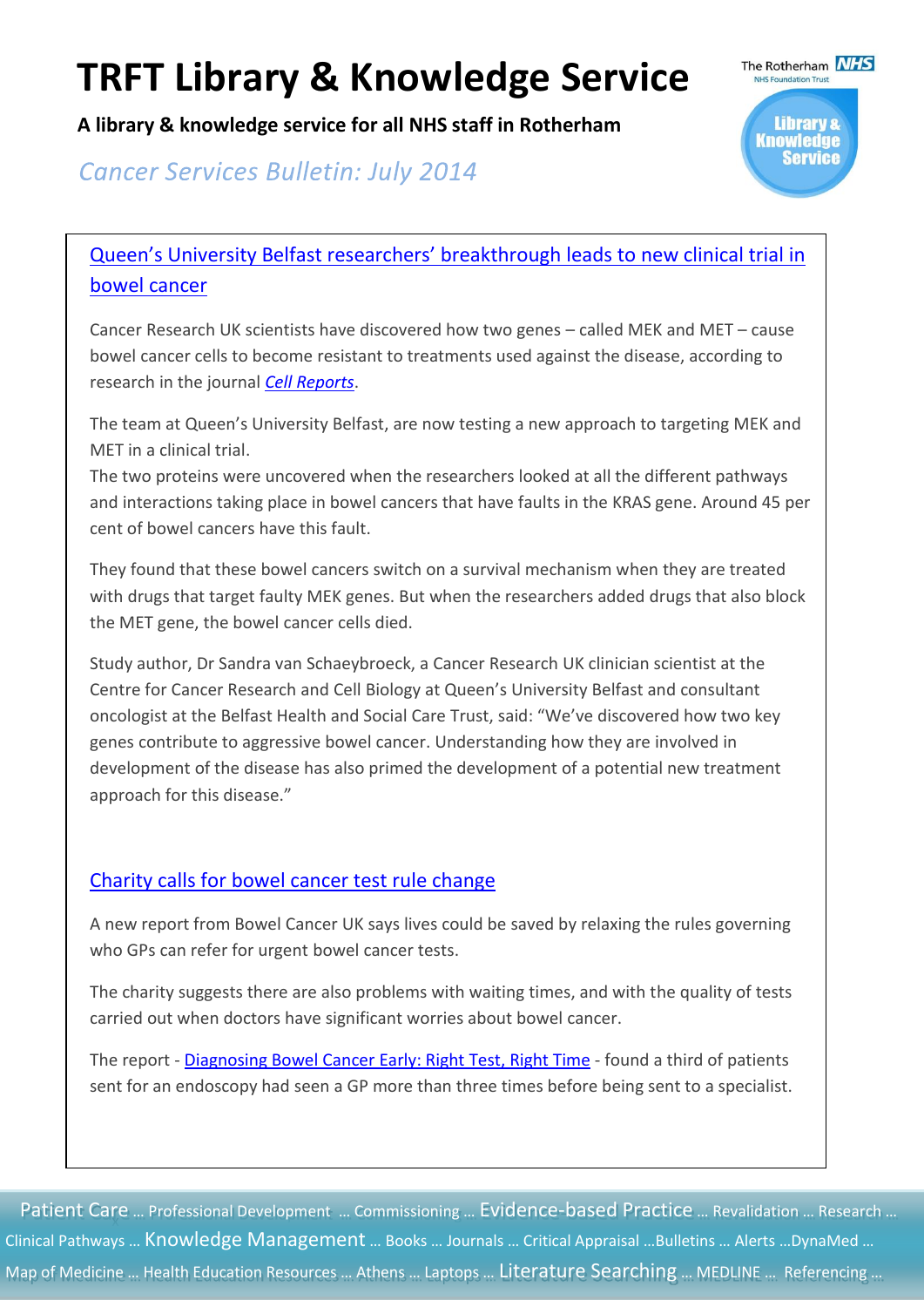**A library & knowledge service for all NHS staff in Rotherham**

### **Cancer Services Bulletin: July 2014**



And almost half of them were found to have cancer, according to the country-wide survey based on 708 responses and carried out in September 2013.

When referring patients suspected of having cancer, current guidelines allow doctors to flag a patient as either urgent or non-urgent when they refer them. But GPs are only allowed to send people for 'urgent' bowel cancer tests if they have symptoms graded as 'high risk' or 'alarm', such as bleeding.

But Bowel Cancer UK says only one in every two people eventually diagnosed with cancer initially goes to a doctor with symptoms that would allow urgent tests.

### **Oesophageal**

#### [New test follows the molecular footsteps that lead to oesophageal cancer](http://www.cancerresearchuk.org/about-us/cancer-news/press-release/new-test-follows-the-molecular-footsteps-that-lead-to-oesophageal-cancer)

A new diagnostic test may be around the corner thanks to the discovery of a gene mutation that marks the progression from a harmless oesophageal condition to cancer, according to research published in *Nature Genetics*.

Scientists funded by Cancer Research UK's Catalyst Club, and working as part of the International Cancer Genome Consortium (ICGC), have identified the faults that signal the early onset ofoesophageal cancer.

Over time, frequent acid reflux – often called heartburn – damages the cells in the oesophagus. If left untreated, this can lead to a condition called Barrett's oesophagus, which in turn can be a precursor of oesophageal cancer. But most people with Barrett's oesophagus won't develop oesophageal cancer – highlighting the need for a test to identify people at risk.

By sequencing DNA in patients with Barrett's oesophagus and those with oesophageal cancer, the researchers have been able to map out the genetic similarities and differences between the two. They found mutations in the gene TP53 in oesophageal cells that were progressing into cancer, offering a way of spotting patients who could be treated to stop the disease before it starts.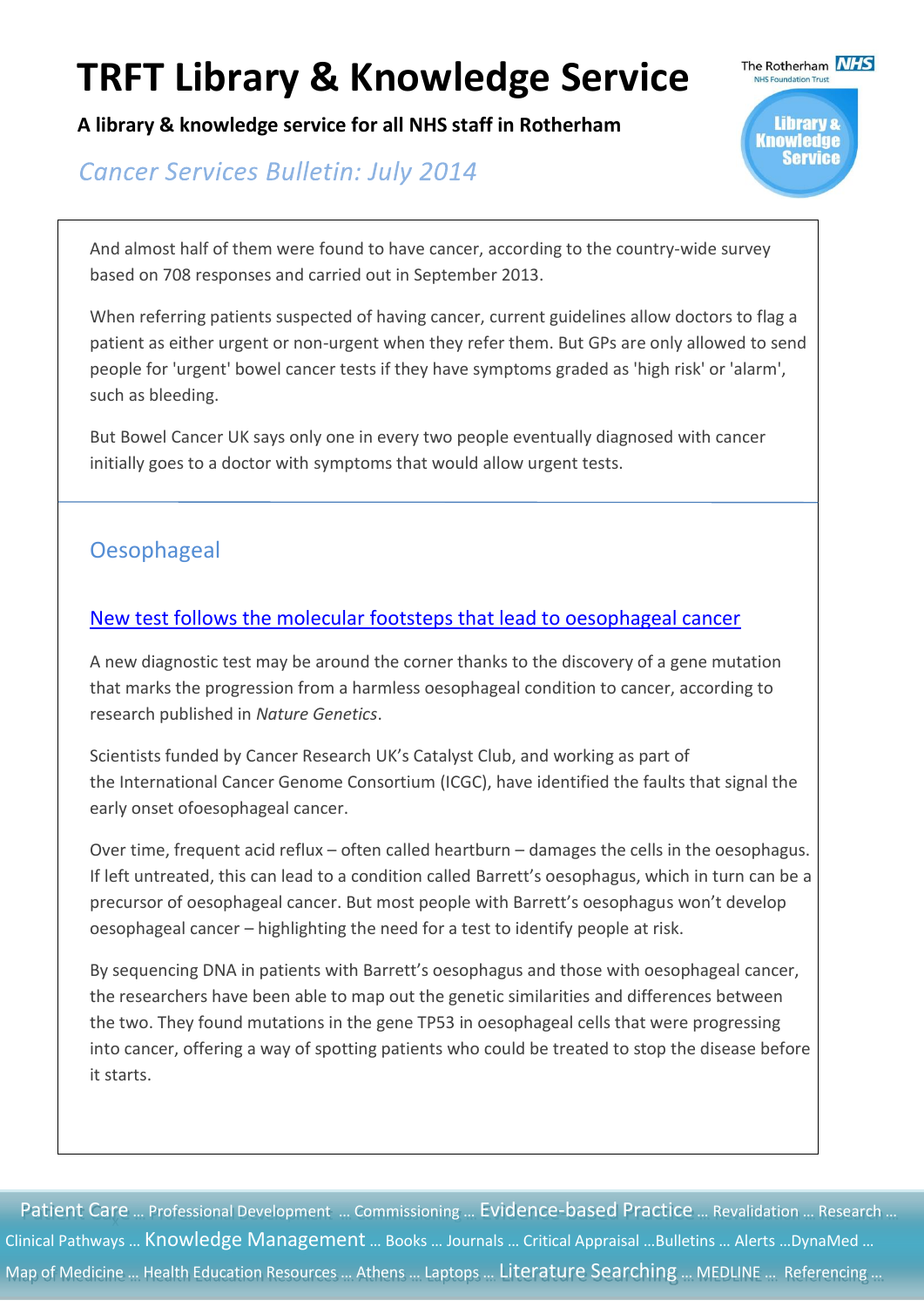**A library & knowledge service for all NHS staff in Rotherham**

**Cancer Services Bulletin: July 2014** 



Barrett's oesophagus often goes undiagnosed, making it difficult to identify those people who are at higher risk of going on to develop oesophageal cancer.

The cytosponge, or 'sponge-on-a-string', test involves swallowing a capsule attached to a piece of thread. Inside the capsule is a sponge and, when the capsule reaches the stomach, the outer covering of the capsule dissolves. A nurse then pulls the sponge out, which collects cells for testing as it passes up the oesophagus.

The Cytosponge test, which is still under development, could be used to look for mutations in TP53 as a way of identifying patients whose cells show changes that are likely to develop into oesophageal cancer.

#### Bladder

#### [New target for aggressive bladder cancer](http://www.cancerresearchuk.org/about-us/cancer-news/news-report/new-target-for-aggressive-bladder-cancer)

An international team of scientists have discovered a faulty process in certain bladder cancers that could point to new ways to treat patients with an aggressive form of the disease.

The researchers focused on a more advanced stage of bladder cancer known as 'muscleinvasive' cancer, which means it has begun to spread to the muscle layer of the bladder.

Treatment for muscle-invasive bladder cancer can involve surgery to remove part or all of the bladder. But in around one in two people who have surgery, the cancer can return at a later date.

Researchers from the Institut Curie in France analysed genetic data on invasive bladder tumours from nearly 400 patients.

They discovered a subgroup of these cancers where a particular pathway, known as the EGFR pathway, was hyperactive. This subgroup made up about a quarter of the muscle-invasive bladder tumours analysed.

One of the roles of EGFR is to control the growth and development of cells. Drugs that target EGFR, known as EGFR inhibitors, have already been developed to treat breast, lung and bowel cancers.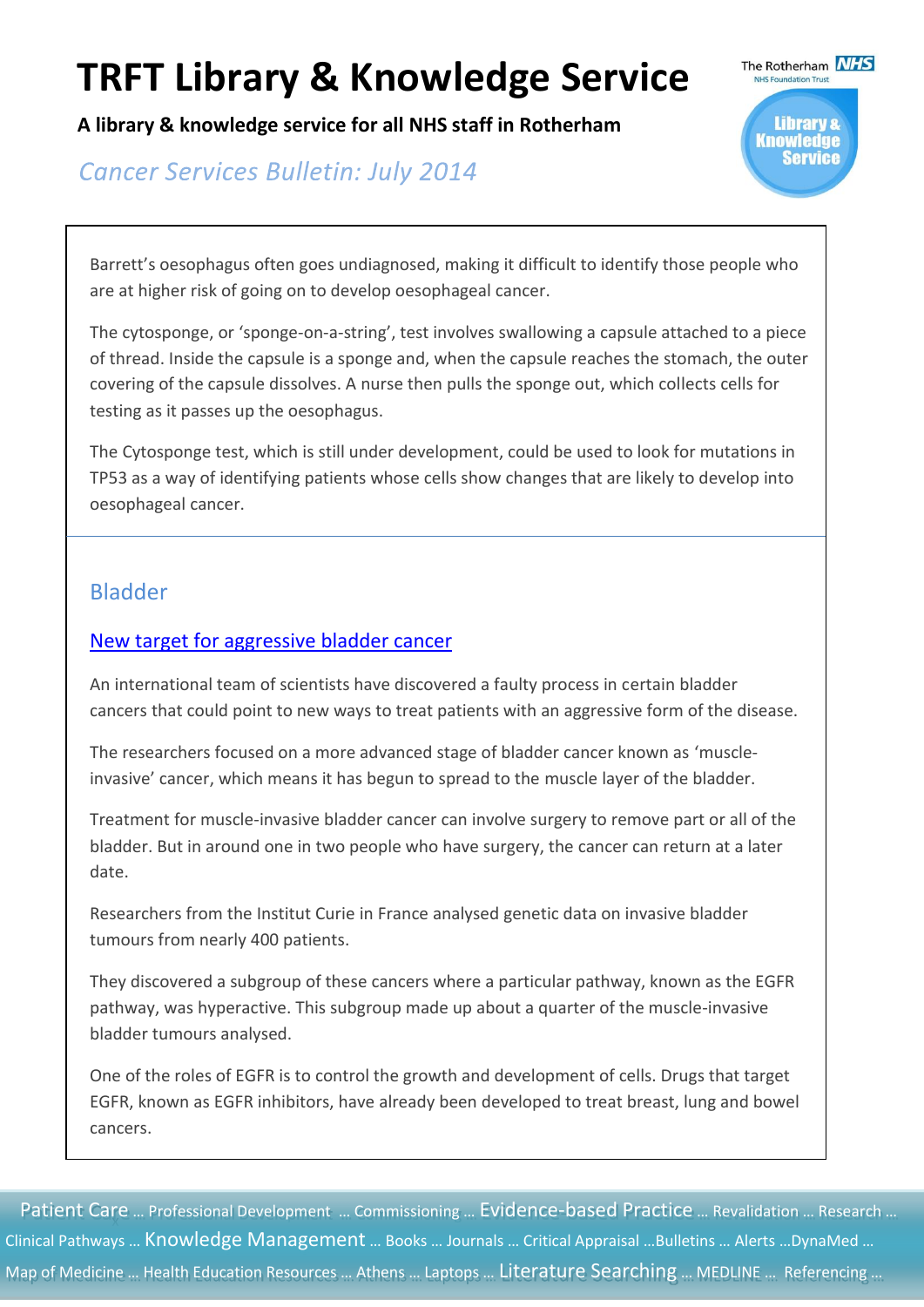**A library & knowledge service for all NHS staff in Rotherham**

**Cancer Services Bulletin: July 2014** 



Publishing their findings in the journal [Science Translational Medicine,](http://dx.doi.org/10.1126/scitranslmed.3008970) the team found that in mice with this subgroup of bladder cancer, treatment with EGFR inhibitors slowed the growth of tumours.

The team, which includes experts from the University of York, believe the findings could help identify which patients might benefit from this treatment in the future.

### **Other**

#### [Use of health and social care by people with cancer](http://www.nuffieldtrust.org.uk/sites/files/nuffield/140602_social_care_for_cancer_survivors_full_report.pdf)

The Nuffield Trust.

This report presents the results of a study into the primary, secondary and social care use of people diagnosed with cancer. Improved survival rates, earlier detection and an ageing population have led to cancer incidence increasing, but it is now seen as a chronic condition rather than necessarily a fatal illness. This shift has led to a growing focus on survivorship, and on the long-term needs of those living with and after cancer. To find out how this impacts on the use of health and social care services, the study used data linkage methods to track the patterns of service use across health and social care in the year after people were diagnosed with cancer. It shows clear evidence of a social services response to a person being diagnosed with cancer. Read the report summary [here](http://www.nuffieldtrust.org.uk/sites/files/nuffield/publication/140602_social_care_for_cancer_survivors_reserach_summary_final.pdf)

#### [Waiting to Benefit.](http://www.macmillan.org.uk/Documents/GetInvolved/Campaigns/Campaigns/WelfareReform/PIPexecsummary.pdf)

Macmillan Cancer Support.

Thousands of cancer patients wait for six months or more for disability benefits. At least 4,500 cancer patients (29%) have waited six months or more to find out whether they will even be awarded their disability benefit Personal Independence Payment (PIP) after claiming. A quarter (25%) of those who have started their claim are currently stuck in the system as they wait at least six months for the initial assessment. These delays are in addition to the lengthy threemonth wait cancer patients are forced to endure before they are even eligible to apply for PIP2. Under the previous system the average time taken to receive a decision about the Disability Living Allowance (DLA) took just 11 weeks. Now the process is taking far longer with cancer patients waiting an average of 19 weeks without receiving any decision.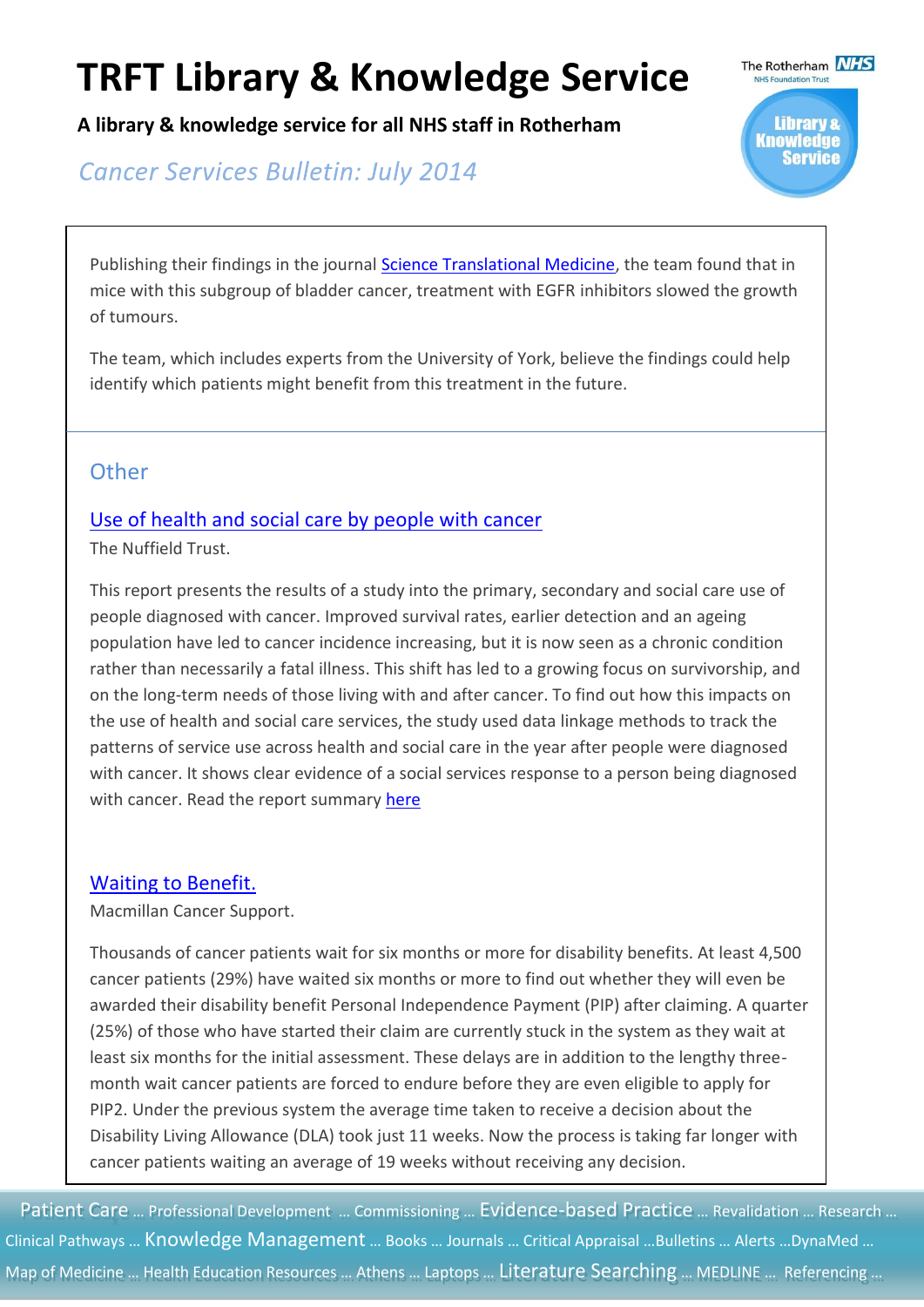**A library & knowledge service for all NHS staff in Rotherham**

**Cancer Services Bulletin: July 2014** 

#### [What cancer statistics are available and where can I find them? \(June 2014\)](http://www.ncin.org.uk/view?rid=2696)

This document aims to provide an overview about cancer statistics, including information on the latest statistics publicly available and where to find them. This is intended to be a useful reference guide for infrequent users of cancer statistics or for audiences that may not be familiar with this information. This document is structured using key chapters in the Improving Outcomes: a Strategy for Cancer.

The Rotherham **NHS** 

**Library &** Knowledge Service

### [Cancer Research UK gears up to tackle early diagnosis challenge with an extra](http://www.cancerresearchuk.org/about-us/cancer-news/press-release/cancer-research-uk-gears-up-to-tackle-early-diagnosis-challenge-with-an-extra-%C2%A320million-per-year)  [£20million per year](http://www.cancerresearchuk.org/about-us/cancer-news/press-release/cancer-research-uk-gears-up-to-tackle-early-diagnosis-challenge-with-an-extra-%C2%A320million-per-year)

Cancer Research UK has set its sights on transforming the outlook for cancer patients with the announcement of an additional £20million per year dedicated to diagnosing cancers earlier.

Despite the continued improvements in cancer treatments in the last 40 years, too many people are diagnosed at a stage when it is too late for their cancers to be cured.

Diagnosing cancers at an early stage leads to a radical improvement in survival chances. But the only way to crack this is through research to develop new tests and technologies, alongside research to understand why the UK lags behind other countries.

Figures published by Cancer Research UK in May show that ten year cancer survival has doubled from around 24 per cent in the early 1970s to 50 per cent today. But the latest figures also show that 30 per cent of patients still die within a year.

The charity's [ambitious new strategy](http://www.cancerresearchuk.org/about-us/our-organisation/beating-cancer-sooner-our-strategy) aims to make more progress in the next 20 years so that three in four people survive their cancer.

#### [Cancer rate rise linked to lifestyle choices](http://www.cancerresearchuk.org/about-us/cancer-news/news-report/cancer-rate-rise-linked-to-lifestyle-choices)

There has been a rise in rates of [lifestyle-](http://www.cancerresearchuk.org/cancer-info/healthyliving/introducingcancerprevention/)linked cancers in England.

Liver cancer rose substantially over the past decade - by 70 per cent among men and 60 per cent among women between 2003 and 2012. It now stands as the 18th most common form of cancer in the country, according to [new figures by the Office for National Statistics](http://www.ons.gov.uk/ons/rel/vsob1/cancer-statistics-registrations--england--series-mb1-/no--43--2012/stb-cancer-registrations-2012.html) (ONS).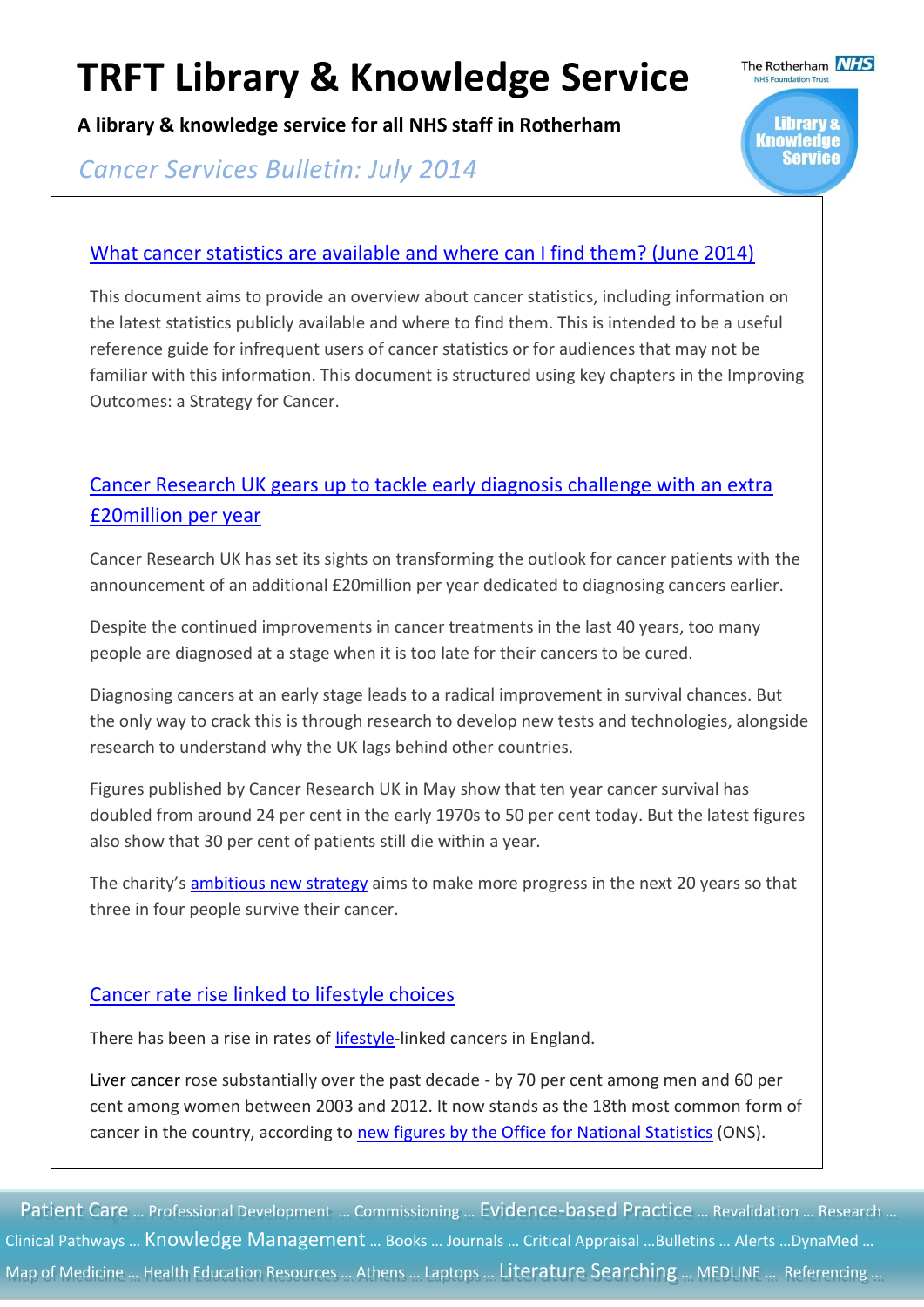**A library & knowledge service for all NHS staff in Rotherham**

**Cancer Services Bulletin: July 2014** 



Rates of malignant melanoma, the most dangerous form of skin cancer, have risen by 78 per cent among men and 48 per cent among women over the same period. Now around 11,300 people are diagnosed with malignant melanoma each year in England, making it the fifth most common cancer.

The main causes of liver cancer are tobacco, infections with hepatitis B and C ,and excess alcohol consumption.

Overexposure to the sun has for some time been known to be a major factor in skin cancer cases. Experts have attributed the rise in skin cancer to the popularity of package holidays over the last 50 years.

The ONS also said that rates of lung cancer – more than 8 out of ten cases of which are caused by smoking – increased by nearly a fifth (18 per cent) among women between 2003 and 2012, although they dropped by 8 per cent in men.

The figures suggest that thousands of cancer diagnoses could be avoided each year if the population cut down on cigarettes and alcohol, ate more healthily and reduced the amount of time they spent in the sun.

Find out how we can help: <http://www.rotherhamhospital.nhs.uk/lks> Contact us: [knowledge.service@rothgen.nhs.uk](mailto:knowledge.service@rothgen.nhs.uk) Search our catalogue: [http://rotherham.nhslibraries.com](http://rotherham.nhslibraries.com/)

 *The evidence you need*